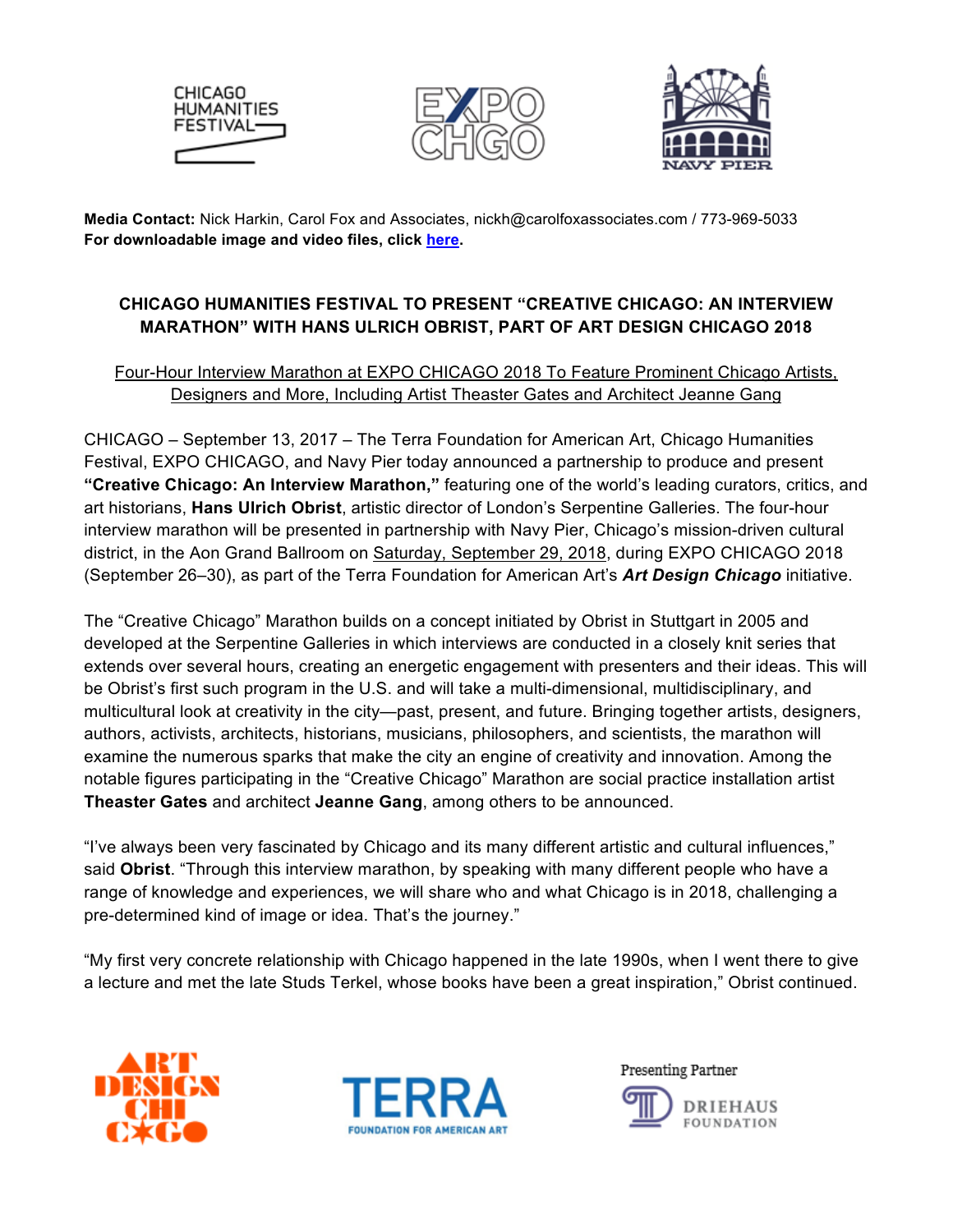"This event will be an homage to Studs Terkel, extending the tradition of oral history—for which he did so much—by continuing to share perspectives with wider audiences through the spoken word."

Obrist's marathons are part of his life-long interview project, for which he has logged thousands of hours in discussion with some of the leading thinkers of our time. His first interview marathon—a 24 hour conversational exploration of art, ideas and creativity—was conceived in 2006 with Rem Koolhaas, and housed in that year's Serpentine Pavilion. The Marathon has since become an annual exploration of a theme of topical relevance to artists' practice and the wider contemporary context.

The "Creative Chicago" Marathon will be presented as part of Chicago Humanities Festival's annual *Fallfest* and a series of *Art Design Chicago* programs happening in 2018. *Fallfest* is filled with nearly 100 programs celebrating ideas within the context of civic life, connecting artists, authors, journalists, scholars, and other thinkers—both established and emerging—with passionate and inquisitive audiences. In partnership with *Art Design Chicago*, *Fallfest 2018* will feature an exceptionally broad array of programs exploring Chicago's rich art and design legacy, as well as examining the current moment, including "Creative Chicago," one of the first programs in that year's festival.

"Mr. Obrist has an uncanny ability to elicit profound, surprising, and insightful responses from his interview subjects, as he's repeatedly demonstrated during his past marathons," said Chicago Humanities Festival Executive Director **Phillip Bahar**. "This interview marathon will be a not-to-bemissed event, filled with richly exploratory conversation with some of the most influential artists, influencers and thinkers working in Chicago today."

The "Creative Chicago" Marathon is one of hundreds of public programs available through *Art Design Chicago* in 2018, including 25 exhibitions, as well as academic programs, publications, and a four-part documentary. Spearheaded and funded by the Terra Foundation, with significant support from The Richard H. Driehaus Foundation, *Art Design Chicago* is a partnership with more than 50 cultural organizations throughout and beyond Chicago to celebrate Chicago's artists, designers, and creative producers. Focusing in particular on the period between the 1871 Great Chicago Fire and the turn of the 21st century, the initiative reveals little-known narratives of ingenuity and perseverance and provides new insights about Chicago's enduring influence on fine and decorative arts, graphic and commercial design, product design, and film.

"*Art Design Chicago* will demonstrate the breadth of Chicago's role as a catalyst and incubator for innovations in art and design," said **Elizabeth Glassman**, President and CEO of the Terra Foundation for American Art. "The 'Creative Chicago' Marathon plays a crucial role in *Art Design Chicago* by celebrating the minds behind the future our city's artistic legacy."

"The 'Creative Chicago' Marathon, under the imaginative direction of Hans Ulrich Obrist, coupled with the dedicated collaboration of the presenting partners, perfectly illustrates Chicago's spirit of cooperation to anchor the year-round *Art Design Chicago* programming," said EXPO CHICAGO President | Director **Tony Karman**. "I am confident that the outcome of this extraordinary endeavor will perfectly capture the creative voices shaping our great city and the world today, providing a lasting resource to inspire many future generations of Chicagoans."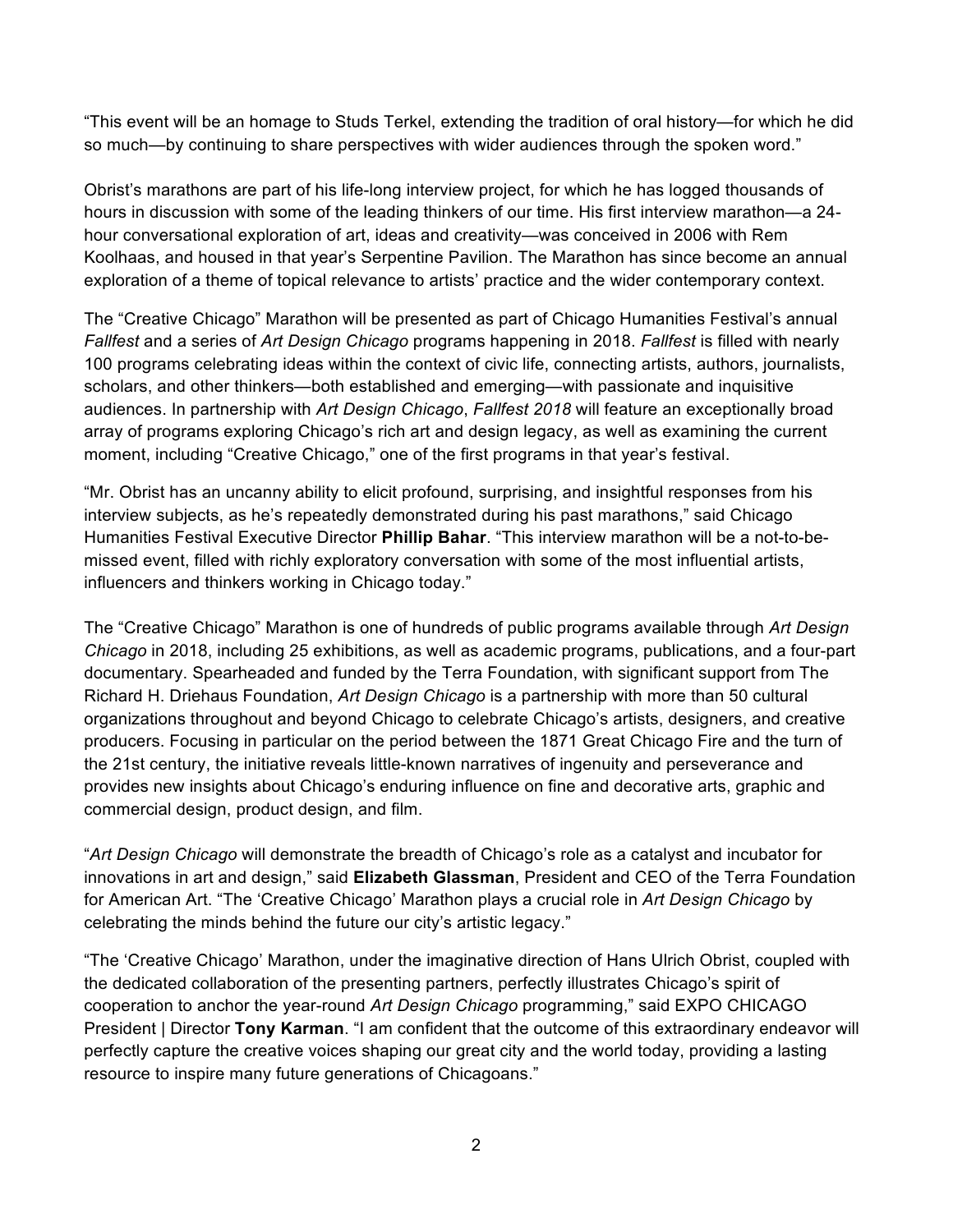#### **About Hans Ulrich Obrist**

Hans Ulrich Obrist was born in Zurich, Switzerland and is Artistic Director of the Serpentine Galleries, London. Prior to this, he was the Curator of the Musée d'Art Moderne de la Ville de Paris. Since his first show, *"World Soup" (The Kitchen Show)* in 1991, he has curated more than 300 shows. In 2011, Obrist received the CCS Bard Award for Curatorial Excellence, and in 2015 he was awarded the International Folkwang Prize for his commitment to the arts. Obrist has lectured internationally at academic and art institutions, and is contributing editor to several magazines and journals. His recent publications include *Conversations in Mexico, Ways of Curating, The Age of Earthquakes* with Douglas Coupland and Shumon Basar, and *Lives of The Artists, Lives of The Architects.* Ignited by his fascination with an artist interview as art itself, Obrist began "The Interview Project," his life-long project featuring lengthy interview conversations with cultural figures. Interviews from this project have been recorded and published in *Artforum*, as well as a series of books presenting 69 interviews with artists, architects, writers, film-makers, scientists, philosophers, musicians, and performers.

#### **About the Serpentine Marathon**

The annual Serpentine Marathon explores art, architecture, activism, anthropology, literature, music, philosophy, theology and science, through a theme of topical relevance to artists' practice and the wider contemporary context. Conceived in 2006 by Hans Ulrich Obrist and first housed within the Serpentine Pavilion, the Marathons to date have been: *Interview Marathon*, 2006 (with Rem Koolhaas); *Experiment Marathon*, 2007 (with Olafur Eliasson); *Manifesto Marathon*, 2008; *Poetry Marathon*, 2009; *Map Marathon*, 2010; *Garden Marathon*, 2011; *Memory Marathon*, 2012; *89plus Marathon*, 2013; *Extinction Marathon*, 2014 (with Gustav Metzger); *Transformation Marathon*, 2015; *Miracle Marathon*, 2016. In October 2017, the next Marathon, *Guest, Ghost, Host: Machine Marathon* will take place at London's City Hall.

#### **About Chicago Humanities Festival**

The Chicago Humanities Festival believes that humanity thrives when people gather, connect, and open themselves to ideas that go beyond their individual experience. For nearly 30 years, the Festival has been curating live events that allow audiences to connect with today's most provocative thinkersboth established and emerging—and to see the world differently. Under the leadership of Executive Director Phillip Bahar and Marilynn Thoma Artistic Director Alison Cuddy, CHF is one of Chicago's most vibrant civic institutions and a platform for celebrating the social life of ideas. chicagohumanities.org

## **About EXPO CHICAGO**

EXPO CHICAGO/2017, The International Exposition of Contemporary and Modern Art, is presented by Art Expositions, LLC at Navy Pier's Festival Hall, hosting more than 135 leading International exhibitors presented alongside one of the highest quality platforms for global contemporary art and culture. Now in its sixth year as a leading international art fair, EXPO CHICAGO (September 13–17, 2017) offers diverse programming including **/Dialogues**, **IN/SITU**, **IN/SITU Outside**, **EXPO VIDEO**, the **Curatorial Forum**, the **Art Critics Forum**, **Special Exhibitions**, **EXPO Sound** and **OVERRIDE | A Billboard Project**. In addition, EXPO CHICAGO continues to publish **THE SEEN**, Chicago's International Journal of Contemporary & Modern Art. Under the leadership of President and Director **Tony Karman**, EXPO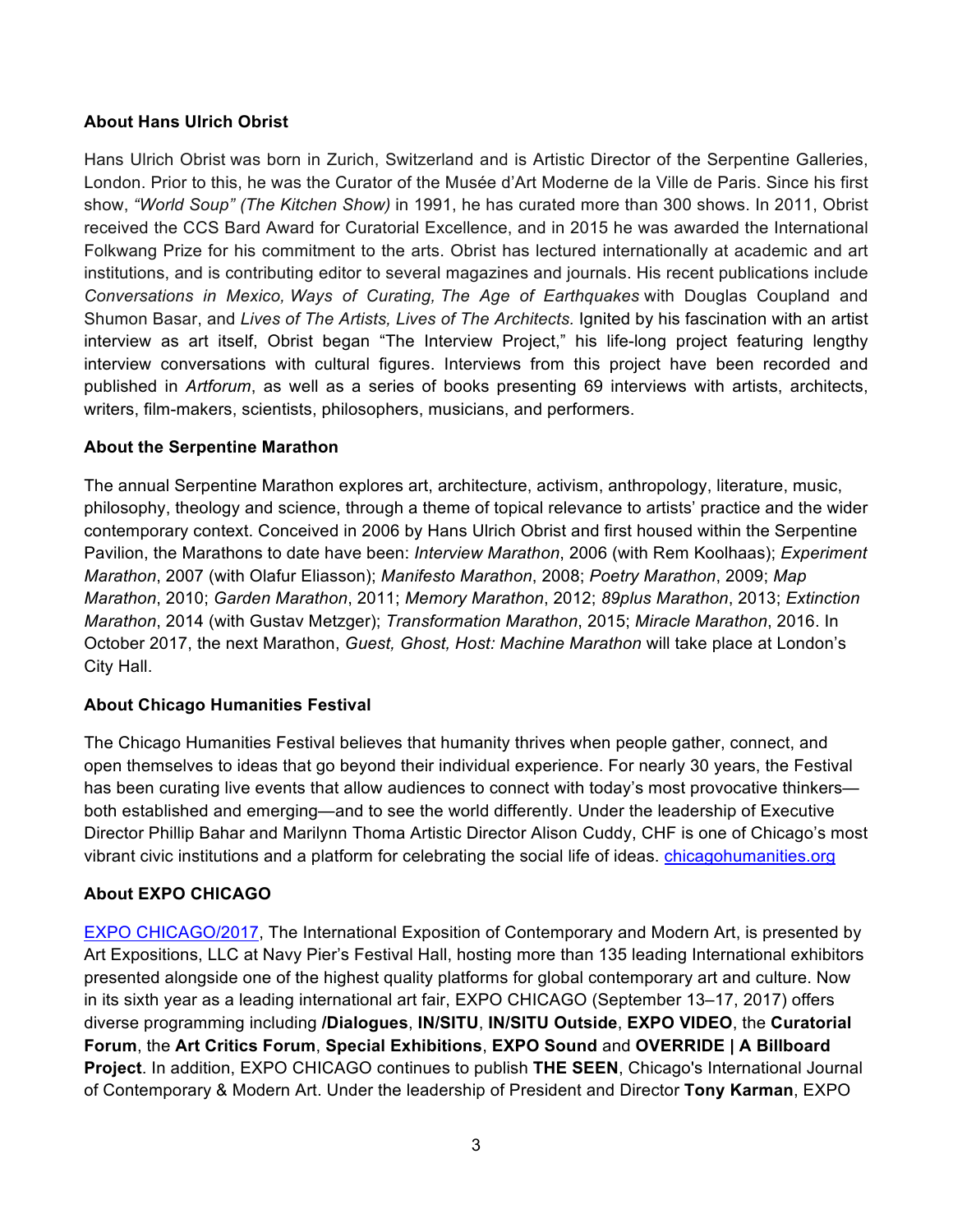CHICAGO draws upon the city's rich history as a vibrant international cultural destination, while highlighting the region's contemporary arts community and inspiring its collector base. In 2017, **EXPO CHICAGO** and the **Chicago Architecture Biennial** (September 16, 2017–January 7, 2018) will align, establishing the city as a preeminent destination for global contemporary art and architecture, intersecting across a wide variety of programs including panels, international residencies, exhibitions and citywide events. In addition, EXPO CHICAGO partners with the **Palais de Tokyo** in Paris for its first U.S. satellite exhibition to kick off EXPO CHICAGO (September 12) at the Roundhouse at the DuSable Museum of African American History.

Vernissage, the opening night preview benefiting the Museum of Contemporary Art Chicago, takes place Wednesday, Sept 13, 6–9 p.m. General Admission to the exposition is Thursday, Sept. 14– Sunday, Sept. 17 (for hours please visit expochicago.com). Northern Trust is the Presenting Sponsor of EXPO CHICAGO. For more information about EXPO CHICAGO and **EXPO ART WEEK** (Monday, Sept. 11–Sunday, Sept. 17), visit expochicago.com.

## **About** *Art Design Chicago*

*Art Design Chicago* is a spirited celebration of the unique and vital role Chicago plays as America's crossroads of creativity and commerce. Led by the Terra Foundation for American Art, this citywide partnership of cultural organizations explores Chicago's art and design legacy with more than 25 exhibitions and hundreds of events in 2018. Support for *Art Design Chicago* is provided by the Terra Foundation for American Art and Presenting Partner The Richard H. Driehaus Foundation. Additional funding for the initiative is provided by Leslie Hindman Auctioneers, the John D. and Catherine T. MacArthur Foundation, and the Joyce Foundation. The Chicago Community Trust and Leo Burnett are providing in-kind support. www.artdesignchicgao.org #ArtDesignChicago

## **About Terra Foundation for American Art**

Since it was established in 1978, the Terra Foundation for American Art has been one of the leading foundations focused on the historical art of the United States. Headquartered in Chicago, it is committed to fostering exploration, understanding, and enjoyment of American art among national and international audiences. To further cross-cultural dialogue on American art, the foundation supports and collaborates on innovative exhibitions, research, and educational programs. The foundation also provides opportunities for interaction and study through the presentation and ongoing development of its own art collection in Chicago, recognizing the importance of experiencing original works of art. Implicit in such activities is the belief that art has the potential both to distinguish cultures and to unite them. www.terraamericanart.org

## **Navy Pier Mission Statement**

Navy Pier is the People's Pier, Chicago's lakefront treasure, welcoming all and offering dynamic and eclectic experiences through partnerships and programs that inspire discovery and wonder.

## **About Navy Pier**

Located on Lake Michigan, Navy Pier is Chicago's mission-driven cultural district, designed to inspire, educate and connect communities. A nonprofit since 2011, Navy Pier is free and accessible to all. It